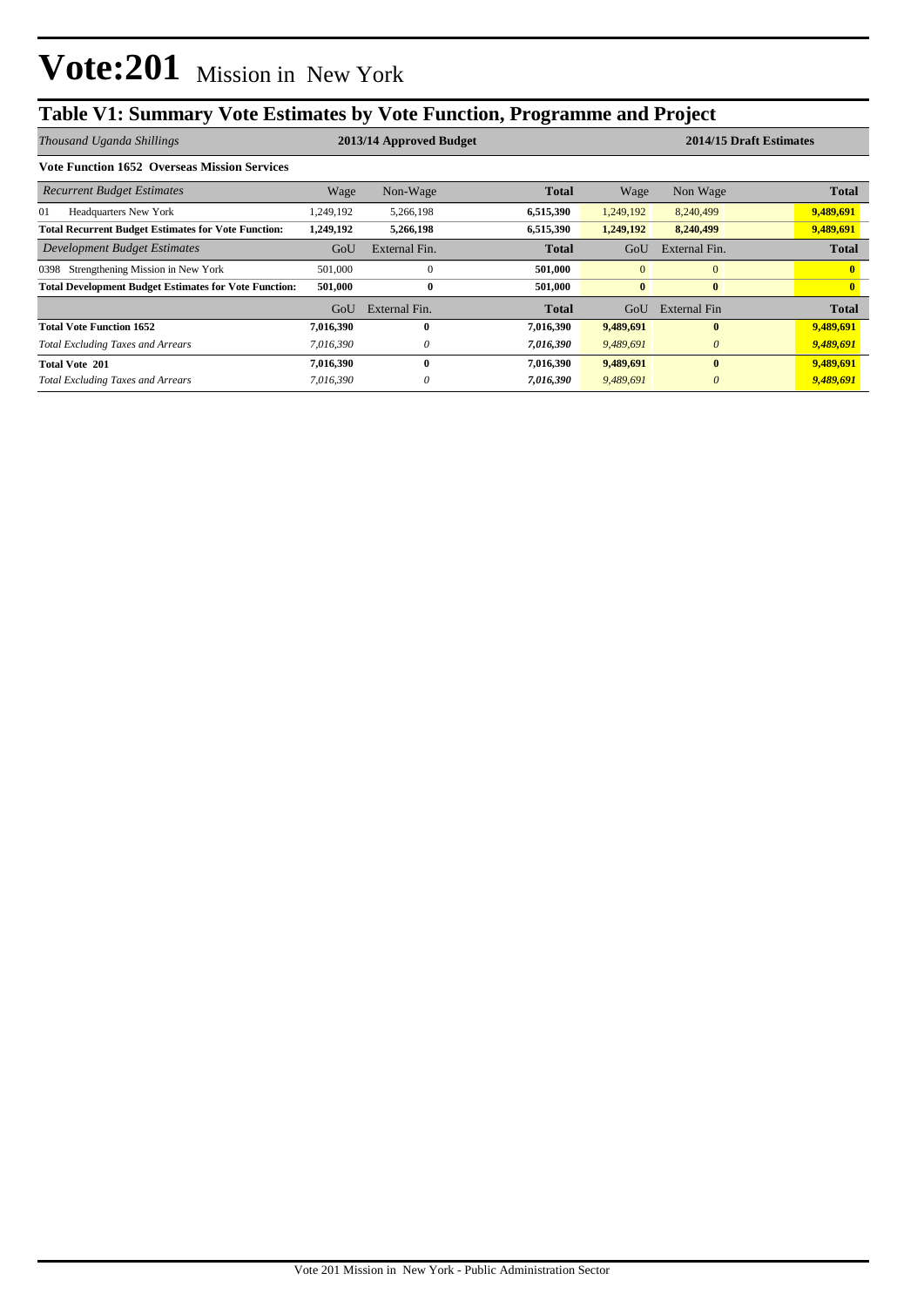# **Vote:201** Mission in New York

## **Table V2: Summary Vote Estimates by Item**

| Thousand Uganda Shillings                               | 2013/14 Approved Budget |                       | 2014/15 Draft Estimates |              |                       |              |
|---------------------------------------------------------|-------------------------|-----------------------|-------------------------|--------------|-----------------------|--------------|
|                                                         | GoU                     | External Fin.         | <b>Total</b>            |              | GoU External Fin.     | <b>Total</b> |
| <b>Employees, Goods and Services (Outputs Provided)</b> | 6,515,390               | 0                     | 6,515,390               | 9,489,691    | $\boldsymbol{\theta}$ | 9,489,691    |
| 211103 Allowances                                       | 1,660,000               | 0                     | 1,660,000               | 2,934,300    | $\mathbf{0}$          | 2,934,300    |
| 211105 Missions staff salaries                          | 1,249,192               | $\Omega$              | 1,249,192               | 1,249,192    | $\Omega$              | 1,249,192    |
| 213001 Medical expenses (To employees)                  | 641,000                 | $\Omega$              | 641,000                 | 721,000      | $\mathbf{0}$          | 721,000      |
| 221001 Advertising and Public Relations                 | 58,698                  | $\Omega$              | 58,698                  | 58,698       | $\mathbf{0}$          | 58,698       |
| 221007 Books, Periodicals & Newspapers                  | 20,000                  | $\Omega$              | 20,000                  | 20,000       | $\mathbf{0}$          | 20,000       |
| 221009 Welfare and Entertainment                        | 80,000                  | 0                     | 80,000                  | 180,000      | $\mathbf{0}$          | 180,000      |
| 221011 Printing, Stationery, Photocopying and Binding   | 82,000                  | 0                     | 82,000                  | 82,000       | $\mathbf{0}$          | 82,000       |
| 221012 Small Office Equipment                           | 29,000                  | 0                     | 29,000                  | 29,000       | $\mathbf{0}$          | 29,000       |
| 222001 Telecommunications                               | 150,000                 | 0                     | 150,000                 | 150,000      | $\Omega$              | 150,000      |
| 222002 Postage and Courier                              | 20,000                  | 0                     | 20,000                  | 20,000       | $\mathbf{0}$          | 20,000       |
| 222003 Information and communications technology (ICT)  | 10,000                  | $\Omega$              | 10,000                  | 10,000       | $\Omega$              | 10,000       |
| 223003 Rent – (Produced Assets) to private entities     | 1,175,000               | $\Omega$              | 1,175,000               | 2,175,000    | $\mathbf{0}$          | 2,175,000    |
| 223005 Electricity                                      | 369,000                 | 0                     | 369,000                 | 399,000      | $\mathbf{0}$          | 399,000      |
| 223006 Water                                            | 30,000                  | $\Omega$              | 30,000                  | 60,000       | $\mathbf{0}$          | 60,000       |
| 223007 Other Utilities- (fuel, gas, firewood, charcoal) | 392,000                 | 0                     | 392,000                 | 392,000      | $\mathbf{0}$          | 392,000      |
| 226001 Insurances                                       | 20,000                  | $\Omega$              | 20,000                  | 20,000       | $\Omega$              | 20,000       |
| 227001 Travel inland                                    | 165,000                 | $\Omega$              | 165,000                 | 265,000      | $\mathbf{0}$          | 265,000      |
| 227002 Travel abroad                                    | 165,500                 | 0                     | 165,500                 | 465,500      | $\Omega$              | 465,500      |
| 227003 Carriage, Haulage, Freight and transport hire    | 80,000                  | $\Omega$              | 80,000                  | 80,000       | $\mathbf{0}$          | 80,000       |
| 227004 Fuel, Lubricants and Oils                        | 40,000                  | 0                     | 40,000                  | 40,000       | $\Omega$              | 40,000       |
| 228001 Maintenance - Civil                              | 29,000                  | 0                     | 29,000                  | 29,000       | $\mathbf{0}$          | 29,000       |
| 228002 Maintenance - Vehicles                           | 20,000                  | $\theta$              | 20,000                  | 20,000       | $\Omega$              | 20,000       |
| 228003 Maintenance - Machinery, Equipment & Furniture   | 30,000                  | $\mathbf{0}$          | 30,000                  | 90,000       | $\mathbf{0}$          | 90,000       |
| <b>Investment</b> (Capital Purchases)                   | 501,000                 | $\boldsymbol{\theta}$ | 501,000                 | $\theta$     | $\boldsymbol{\theta}$ | $\theta$     |
| 231001 Non Residential buildings (Depreciation)         | 501,000                 | $\boldsymbol{0}$      | 501,000                 | $\mathbf{0}$ | $\mathbf{0}$          | $\mathbf{0}$ |
| <b>Grand Total Vote 201</b>                             | 7,016,390               | $\bf{0}$              | 7,016,390               | 9,489,691    | $\bf{0}$              | 9,489,691    |
| <b>Total Excluding Taxes and Arrears</b>                | 7,016,390               | 0                     | 7,016,390               | 9,489,691    | $\boldsymbol{\theta}$ | 9,489,691    |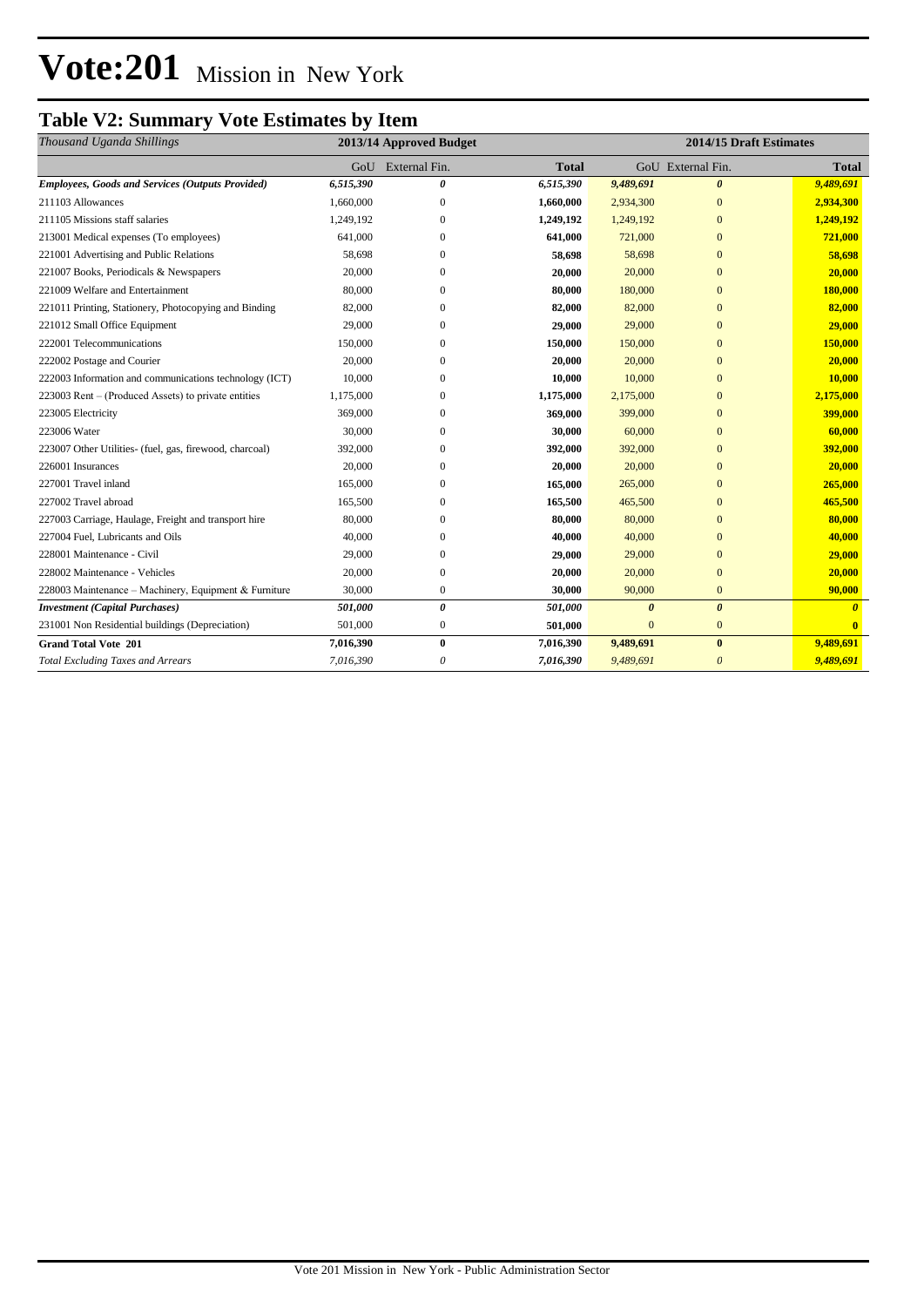# **Vote:201** Mission in New York

# **Table V3: Detailed Estimates by Vote Function, Cost Centre, Output and Item**

### *Vote Function 1652 Overseas Mission Services*

#### *Recurrent Budget Estimates*

#### **Programme 01 Headquarters New York**

| Thousand Uganda Shillings                                            | 2013/14 Approved Budget              |                  |                  | 2014/15 Draft Estimates      |                  |                  |  |
|----------------------------------------------------------------------|--------------------------------------|------------------|------------------|------------------------------|------------------|------------------|--|
| <b>Outputs Provided</b>                                              | Wage                                 | Non-Wage         | <b>Total</b>     | Wage                         | Non Wage         | <b>Total</b>     |  |
| <b>Output:165201 Cooperation frameworks</b>                          |                                      |                  |                  |                              |                  |                  |  |
| 211103 Allowances                                                    | $\boldsymbol{0}$                     | 1,100,000        | 1,100,000        | $\bf{0}$                     | 1,474,300        | 1,474,300        |  |
| 211105 Missions staff salaries                                       | 1,249,192                            | $\mathbf{0}$     | 1,249,192        | 1,249,192                    | $\mathbf{0}$     | 1,249,192        |  |
| 213001 Medical expenses (To employees)                               | $\boldsymbol{0}$                     | 551,000          | 551,000          | $\mathbf{0}$                 | 551,000          | 551,000          |  |
| 221007 Books, Periodicals & Newspapers                               | $\boldsymbol{0}$                     | 20,000           | 20,000           | $\mathbf{0}$                 | 20,000           | 20,000           |  |
| 221009 Welfare and Entertainment                                     | $\boldsymbol{0}$                     | 30,000           | 30,000           | $\mathbf{0}$                 | 30,000           | 30,000           |  |
| 221011 Printing, Stationery, Photocopying and                        | $\boldsymbol{0}$                     | 62,000           | 62,000           | $\mathbf{0}$                 | 62,000           | 62,000           |  |
| 221012 Small Office Equipment                                        | $\boldsymbol{0}$                     | 29,000           | 29,000           | $\mathbf{0}$                 | 29,000           | 29,000           |  |
| 222001 Telecommunications                                            | $\boldsymbol{0}$                     | 50,000           | 50,000           | $\mathbf{0}$                 | 50,000           | 50,000           |  |
| 222002 Postage and Courier                                           | $\boldsymbol{0}$                     | 20,000           | 20,000           | $\mathbf{0}$                 | 20,000           | 20,000           |  |
| 222003 Information and communications techn                          | $\boldsymbol{0}$                     | 10,000           | 10,000           | $\boldsymbol{0}$             | 10,000           | 10,000           |  |
| 223003 Rent – (Produced Assets) to private enti                      | $\boldsymbol{0}$                     | 1,000,000        | 1,000,000        | $\boldsymbol{0}$             | 1,000,000        | 1,000,000        |  |
| 223005 Electricity                                                   | $\boldsymbol{0}$                     | 100,000          | 100,000          | $\mathbf{0}$                 | 100,000          | 100,000          |  |
| 223006 Water                                                         | $\mathbf{0}$                         | 30,000           | 30,000           | $\mathbf{0}$                 | 30,000           | 30,000           |  |
| 223007 Other Utilities- (fuel, gas, firewood, cha                    | $\boldsymbol{0}$                     | 80,000           | 80,000           | $\mathbf{0}$                 | 80,000           | 80,000           |  |
| 227001 Travel inland                                                 | $\boldsymbol{0}$                     | 150,000          | 150,000          | $\mathbf{0}$                 | 150,000          | 150,000          |  |
| 227002 Travel abroad                                                 | $\boldsymbol{0}$                     | 20,000           | 20,000           | $\mathbf{0}$                 | 20,000           | 20,000           |  |
| 227003 Carriage, Haulage, Freight and transpor                       | $\boldsymbol{0}$                     | 5,000            | 5,000            | $\mathbf{0}$                 | 5,000            | 5,000            |  |
| 228003 Maintenance - Machinery, Equipment                            | $\boldsymbol{0}$                     | 20,000           | 20,000           | $\mathbf{0}$                 | 20,000           | 20,000           |  |
| Total Cost of Output 165201:                                         | 1,249,192                            | 3,277,000        | 4,526,192        | 1,249,192                    | 3,651,300        | 4,900,492        |  |
| Output:165202 Consulars services                                     |                                      |                  |                  |                              |                  |                  |  |
| 211103 Allowances                                                    | $\boldsymbol{0}$                     | 252,000          | 252,000          | $\bf{0}$                     | 252,000          | 252,000          |  |
| 213001 Medical expenses (To employees)                               | $\boldsymbol{0}$                     | 90,000           | 90,000           | $\mathbf{0}$                 | 90,000           | 90,000           |  |
| 221009 Welfare and Entertainment                                     | $\boldsymbol{0}$                     | 50,000           | 50,000           | $\mathbf{0}$                 | 50,000           | 50,000           |  |
| 221011 Printing, Stationery, Photocopying and                        | $\boldsymbol{0}$                     | 20,000           | 20,000           | $\mathbf{0}$                 | 20,000           | 20,000           |  |
| 222001 Telecommunications                                            | $\boldsymbol{0}$                     | 100,000          | 100,000          | $\mathbf{0}$                 | 100,000          | 100,000          |  |
| 223007 Other Utilities- (fuel, gas, firewood, cha                    | $\boldsymbol{0}$                     | 191,000          | 191,000          | $\mathbf{0}$                 | 191,000          | 191,000          |  |
| 226001 Insurances                                                    | $\boldsymbol{0}$                     | 20,000           | 20,000           | $\mathbf{0}$                 | 20,000           | 20,000           |  |
| 227001 Travel inland                                                 | $\boldsymbol{0}$                     | 15,000           | 15,000           | $\mathbf{0}$                 | 15,000           | 15,000           |  |
| 227002 Travel abroad                                                 | $\boldsymbol{0}$                     | 145,500          | 145,500          | $\mathbf{0}$                 | 145,500          | 145,500          |  |
| 227003 Carriage, Haulage, Freight and transpor                       | $\boldsymbol{0}$                     | 75,000           | 75,000           | $\mathbf{0}$                 | 75,000           | 75,000           |  |
| 227004 Fuel. Lubricants and Oils                                     | $\boldsymbol{0}$                     | 40,000           | 40,000           | $\mathbf{0}$                 | 40,000           | 40,000           |  |
| 228001 Maintenance - Civil<br>228002 Maintenance - Vehicles          | $\boldsymbol{0}$<br>$\boldsymbol{0}$ | 29,000           | 29,000           | $\mathbf{0}$<br>$\mathbf{0}$ | 29,000           | 29,000           |  |
| 228003 Maintenance - Machinery, Equipment                            | $\boldsymbol{0}$                     | 20,000<br>10,000 | 20,000<br>10,000 | $\mathbf{0}$                 | 20,000<br>10,000 | 20,000<br>10,000 |  |
| Total Cost of Output 165202:                                         | 0                                    | 1,057,500        | 1,057,500        | $\pmb{\theta}$               | 1,057,500        | 1,057,500        |  |
| <b>Output:165203 Security Council Services</b>                       |                                      |                  |                  |                              |                  |                  |  |
| 211103 Allowances                                                    | $\boldsymbol{0}$                     | $\mathbf{0}$     | $\boldsymbol{0}$ | $\boldsymbol{0}$             | 900,000          | 900,000          |  |
| 213001 Medical expenses (To employees)                               | $\boldsymbol{0}$                     | $\mathbf{0}$     | $\bf{0}$         | $\boldsymbol{0}$             | 80,000           | 80,000           |  |
| 221009 Welfare and Entertainment                                     | $\boldsymbol{0}$                     | $\mathbf{0}$     | $\bf{0}$         | $\boldsymbol{0}$             | 100,000          | 100,000          |  |
| 223003 Rent – (Produced Assets) to private enti                      | $\boldsymbol{0}$                     | $\mathbf{0}$     | $\bf{0}$         | $\mathbf{0}$                 | 1,000,000        | 1,000,000        |  |
| 223005 Electricity                                                   | $\boldsymbol{0}$                     | $\mathbf{0}$     | $\bf{0}$         | $\mathbf{0}$                 | 30,000           | 30,000           |  |
| 223006 Water                                                         | $\boldsymbol{0}$                     | $\mathbf{0}$     | $\bf{0}$         | $\mathbf{0}$                 | 30,000           | 30,000           |  |
| 227001 Travel inland                                                 | $\boldsymbol{0}$                     | $\mathbf{0}$     | $\bf{0}$         | $\boldsymbol{0}$             | 100,000          | 100,000          |  |
| 227002 Travel abroad                                                 | $\boldsymbol{0}$                     | $\mathbf{0}$     | $\bf{0}$         | $\mathbf{0}$                 | 300,000          | 300,000          |  |
| 228003 Maintenance - Machinery, Equipment                            | $\boldsymbol{0}$                     | $\mathbf{0}$     | $\bf{0}$         | $\boldsymbol{0}$             | 60,000           | 60,000           |  |
| Total Cost of Output 165203:                                         | 0                                    | 0                | 0                | $\boldsymbol{\theta}$        | 2,600,000        | 2,600,000        |  |
| Output:165204 Promotion of trade, tourism, education, and investment |                                      |                  |                  |                              |                  |                  |  |
| 211103 Allowances                                                    | $\boldsymbol{0}$                     | 308,000          | 308,000          | $\mathbf{0}$                 | 308,000          | 308,000          |  |
| 221001 Advertising and Public Relations                              | $\boldsymbol{0}$                     | 58,698           | 58,698           | $\boldsymbol{0}$             | 58,698           | 58,698           |  |
| 223003 Rent - (Produced Assets) to private enti                      | $\boldsymbol{0}$                     | 175,000          | 175,000          | $\boldsymbol{0}$             | 175,000          | 175,000          |  |
| 223005 Electricity                                                   | $\boldsymbol{0}$                     | 269,000          | 269,000          | $\boldsymbol{0}$             | 269,000          | 269,000          |  |
| 223007 Other Utilities- (fuel, gas, firewood, cha                    | $\boldsymbol{0}$                     | 121,000          | 121,000          | $\mathbf{0}$                 | 121,000          | 121,000          |  |
|                                                                      |                                      |                  |                  |                              |                  |                  |  |